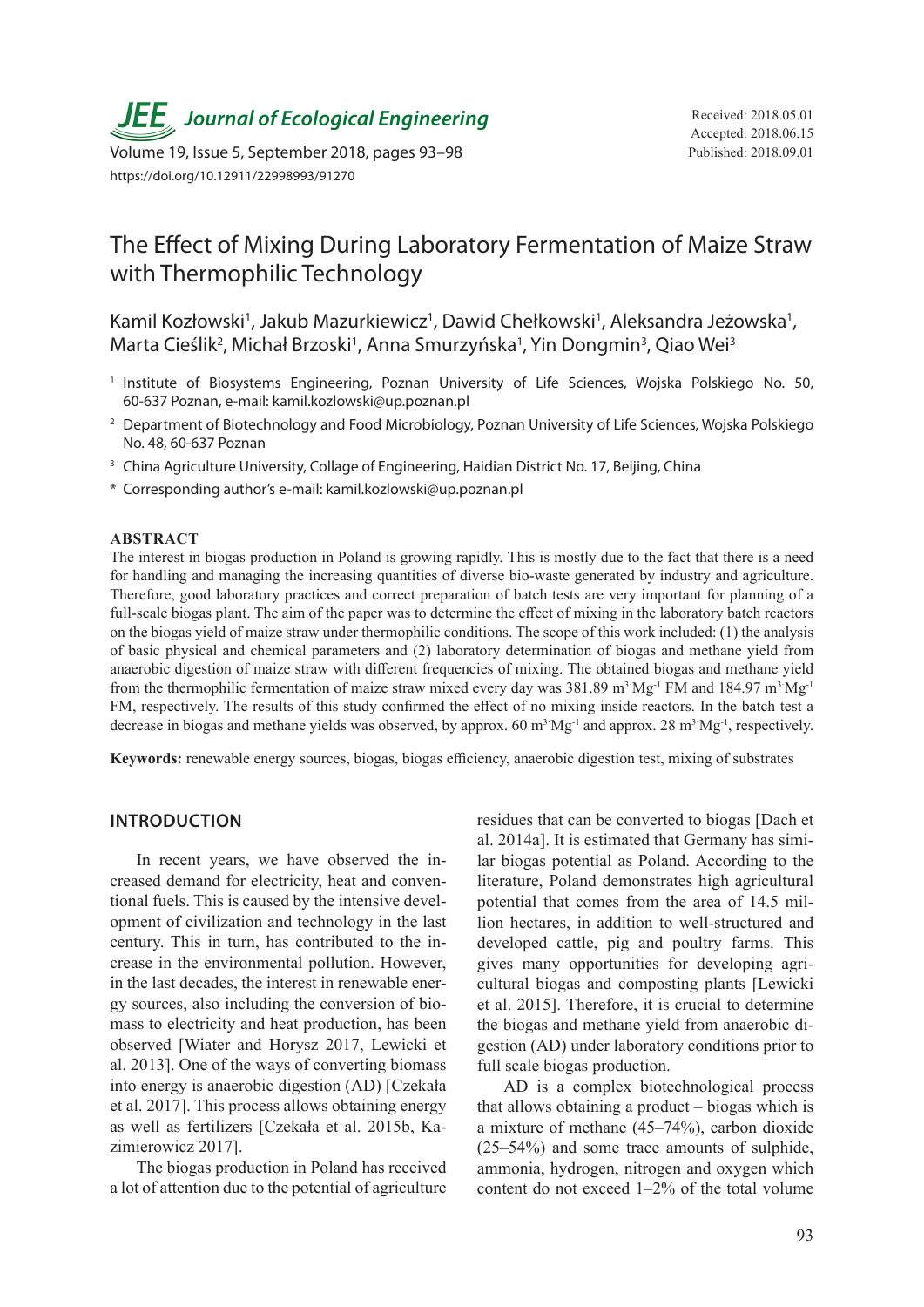[Dach et al. 2014b]. The efficiency of the anaerobic digestion depends on many process parameters such as temperature [Appels et al. 2008], pH [Ward et al. 2008], C/N ratio [Choong et al. 2016; Mao et al. 2015], hydraulic retention time (HRT) [Choong et al. 2016] and reactor organic load rate (OLR) [Nagao et al. 2012].

The AD research, in the field application of biomass and bio-waste and for its use in such industries as waste water treatment and in agriculture, were studied intensively over the last few decades [Gunaseelan 1997, Chandra et al. 2012a, Appels et al. 2008, Mata-Alvarez et al. 2000, Ward et al. 2008]. Understanding the importance of the process parameters is essential for the optimization of anaerobic digestion and the increase in the biogas and methane yield on an industrial scale [Lindmark et al. 2014, Czekała et al. 2015a].

#### **Mixing during laboratory anaerobic digestion**

Mixing of liquid fraction in the digestion reactors is an important parameter that affects the final biogas yield. [Satjaritanun et al. 2016]. The DIN 38 414-S8 standard is commonly applied for the determination of biogas potential from various substrates [Cieslik et al. 2016, Oslaj et al. 2010, Wellinger et al. 2013]. This standard takes into account the mixing of the eudiometric sets by careful movement of the circular motions [DIN 38 414/S8]. These sets are used by many accredited laboratory units. Unfortunately, due to the uniform construction eudiometric reactors, mixing of their contents can be difficult, which can significantly affect the final result of the biogas and methane yields. One of the solutions could include using sets equipped with a magnetic or mechanical mixing system or reactors to allow

accurate manual mixing with an independent gas storage system (fig. 1).

Mechanical stirrers are mainly used in fermentation stations operated in a continuous process [Lindmark et al. 2014, Deublein and Steinhauser 2008]. However, potential problems can be associated with the gas seal placed inside of the stirrer which prevents oxygen from entering the reactor. In this case, it is important to use fermentation sets equipped with an independent gas storage system and the possibility of free manual mixing of the contents. Such reactors were constructed in the Department of Environmental Engineering at the Institute of Biosystems Engineering at Poznan University of Life Sciences (Figure 2).

## **The aim of the research**

The aim of the paper was to determine the effect of mixing in the laboratory batch reactors on the biogas yield of the maize straw under thermophilic conditions. The scope of this work included: (1) the analysis of basic physical and chemical parameters and (2) the laboratory determination of biogas yield from anaerobic digestion of maize straw with different frequencies of mixing.

## **MATERIALS AND METHODS**

### **Research material**

The tested material was maize straw, which was obtained from Przybroda Agricultural-Orchard Experimental Farm belonging to the Poznan University of Life Sciences (PULS). The fermentative inoculum – a liquid fraction obtained after dry mass separator was sampled from



**Fig. 1.** Mixing systems for a batch test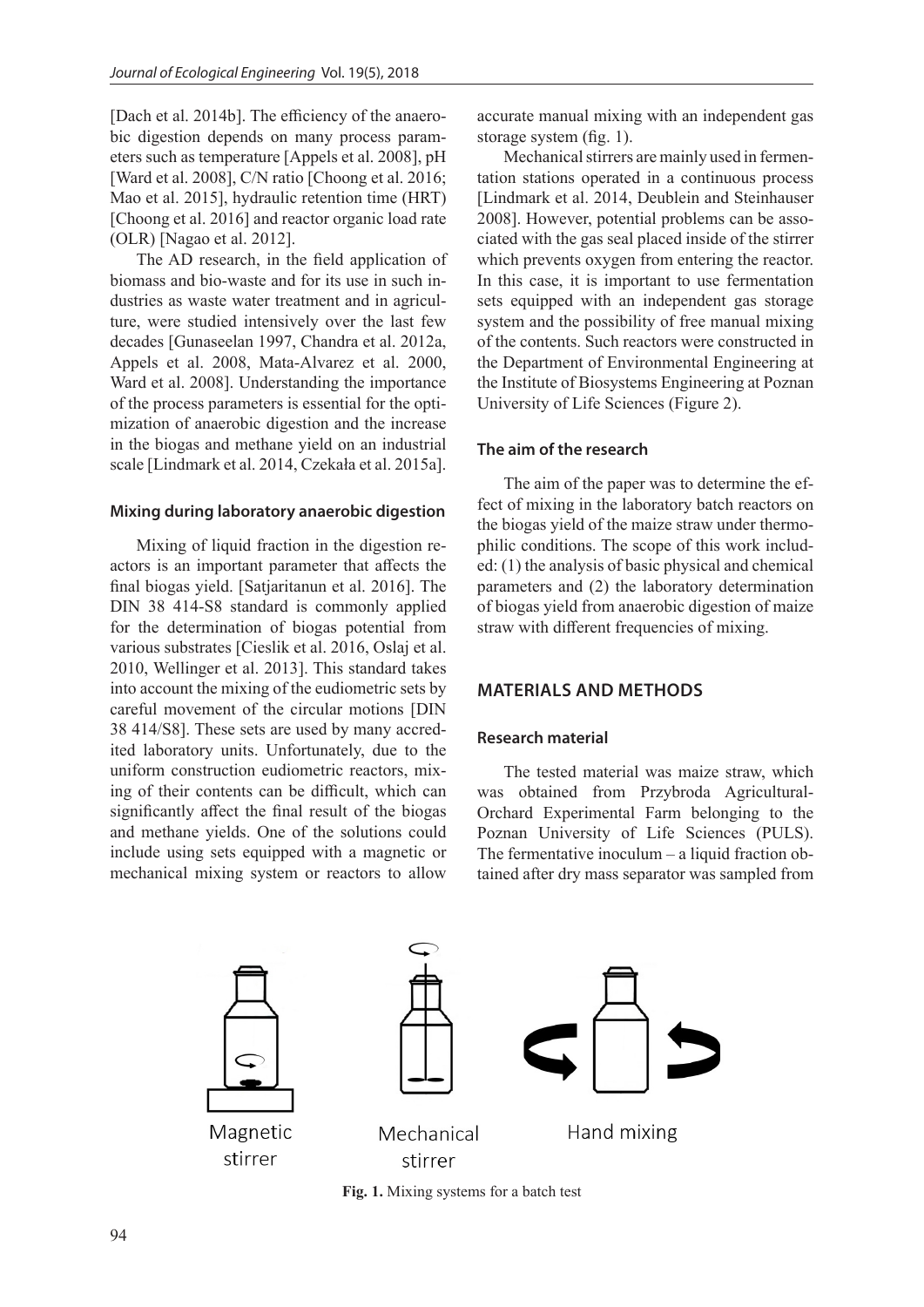

**Fig. 2.** The set of anaerobic digesters designed, constructed and used in the Laboratory of Ecotechnologies at Poznan University of Life Sciences [Cieślik et al. 2016, Dach et al. 2016]

the operating agricultural biogas plant in Dzialyn (Poland). After sampling from digestate tank, the inoculum was stored under anaerobic conditions at 52°C (thermofilic temperature).

#### **Characteristic of maize straw**

The analyses of basic physicochemical parameters of the maize straw and inoculum were conducted according to the Polish standards: total solids (PN-75 C-04616/01), volatile solids (PN-Z-15011–3) and pH (PN 90 C-04540/01). These parameters were measured to determine the appropriate ratios of the fermentation mixtures. On the basis of these parameters, the biogas efficiency on Mg of fresh matter, dry matter and dry organic matter of the substrate was calculated.

#### **Determination of the biogas efficiency**

Determination of the biogas efficiency from the maize straw in batch culture technology (under thermofilic conditions of 52°C) were carried out in the Laboratory of Ecotechnologies at the Institute of Biosystems Engineering at the Poznan University of Life Sciences. It was performed on the basis of internal procedures, based on the adapted standards: DIN 38 414-S8 and VDI 4630 which are commonly used in Europe. Detailed methodology was presented by Cieslik et al. [2016] and Dach et al. [2016, 2014b].

In order to determine the effect of stirring in the reactors on the biogas yield of maize straw, the individual reactors were subjected to circular stirring at different intervals: daily, twice a week (Monday and Thursday) and without mixing throughout the experiment.

# **RESULTS AND DISCUSSION**

#### **Physical and chemical parameters**

In the first stage of the experiment, basic physical and chemical parameters of the substrate and inoculum were analyzed (Table 1). These parameters were necessary to determine the appropriate fermentation mixtures and subsequent calculations of the biogas yield.

The inoculum used in the experiment was characterized by organic matter in fresh weight of about 2.29%. The total solids and volatile total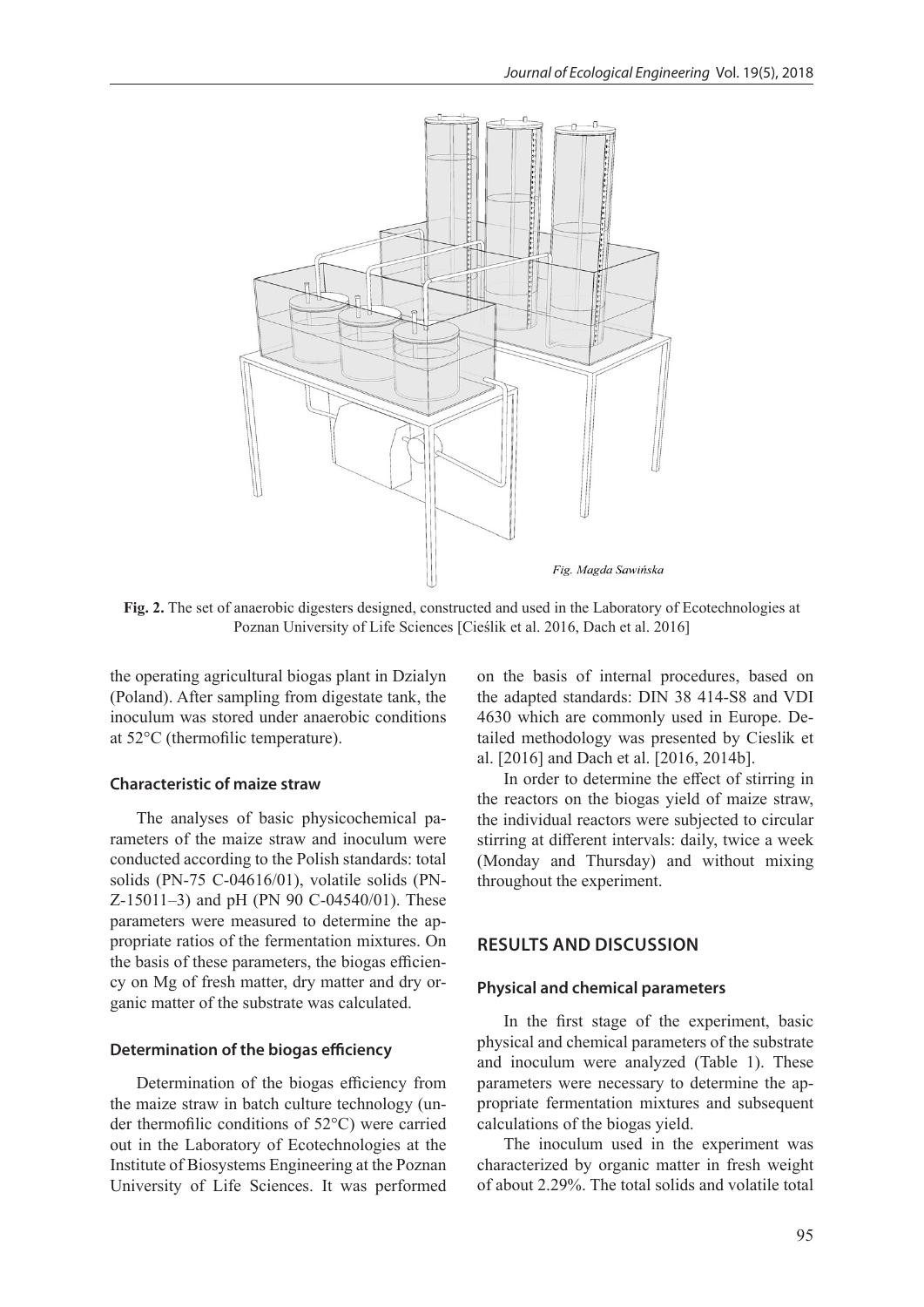solids content of maize straw used in the experiment were 77.80% FM and 89.78% TS, respectively. The determination of basic parameters of substrates is necessary for correct preparation of anaerobic digestion in a continuous test. At this stage, some potential problems with using different substrates can be predicted.

# **Daily dynamics of biogas and methane production**

The diagrams of daily dynamics of methane production and cumulative production of biogas can show regularity and potential inhibition in the fermentation process. The figure 3 shows the dynamics of methane production in the fermentation reactors. During the process, some differences in the dynamics of gas production were observed, influenced by the mixing frequency in the reactors.

During the thermophilic fermentation, three distinct gas production peaks were observed. They were visible on the 2<sup>nd</sup>, 10<sup>th</sup> and 19<sup>th</sup> day of the process. The local peaks of biogas production are the result of the chemical composition of the analyzed material. During anaerobic digestion, sugars, proteins and lipids differ in respect to

**Table 1.** Physical and chemical parameters of maize straw and inoculum.

| Substrate      | рH   | Conductivity<br>[ms] | Total<br>Solids<br>[%] | Volatile<br>Solids<br>[%TS] |
|----------------|------|----------------------|------------------------|-----------------------------|
| Maize<br>straw | 9.66 | 141                  | 77.80                  | 89.78                       |
| Incoulum       | 7.84 | 1772                 | 3.58                   | 64.03                       |

the times of decomposition [Cieślik et al. 2016]. During the test, some differences in the intensity of biogas production peaks between the samples were observed. They were particularly visible in the samples mixed twice a week. In the research, the influence of mixing into reactors on shortening the digestion time was not observed. For this purpose, is necessary to carry out additional tests in batch system. According by Lindmark et al. [2014], accurate distribution of microorganisms in fermentation liquid fraction allows for the formation of a consortium of bacteria.

#### **Biogas and methane efficiency**

The determination of biogas and methane yields, in calculated on fresh matter, total solids and volatile solids, is necessary for compare of energetic potential between substrates. The table 2 shows the biogas yield and methane concentration in biogas from the anaerobic digestion of the investigated substrate under thermophilic conditions.

In the process of thermophilic digestion of maize straw mixed every day, (in calculation to Mg of fresh mass of substrate) 381.89 m<sup>3</sup> of biogas with the average methane content of 48.44% was produced (table 2). Between the daily mixing of samples and reactors, which have been mixed twice a week, no significant reduction of biogas yield was found (for biogas  $-6.89 \text{ m}^3 \cdot \text{Mg}^{-1}$ and for methane only  $1.54 \text{ m}^3 \cdot \text{Mg}^{-1}$ ). However, in the case of maize straw without mixing, the yields of biogas and methane production were significantly lower by 59.59  $m^3 \cdot Mg^{-1}$  FM and  $27.86 \text{ m}^3 \cdot \text{Mg}^{-1}$ , respectively.



**Figure 3.** Daily dynamics of methane production from reactors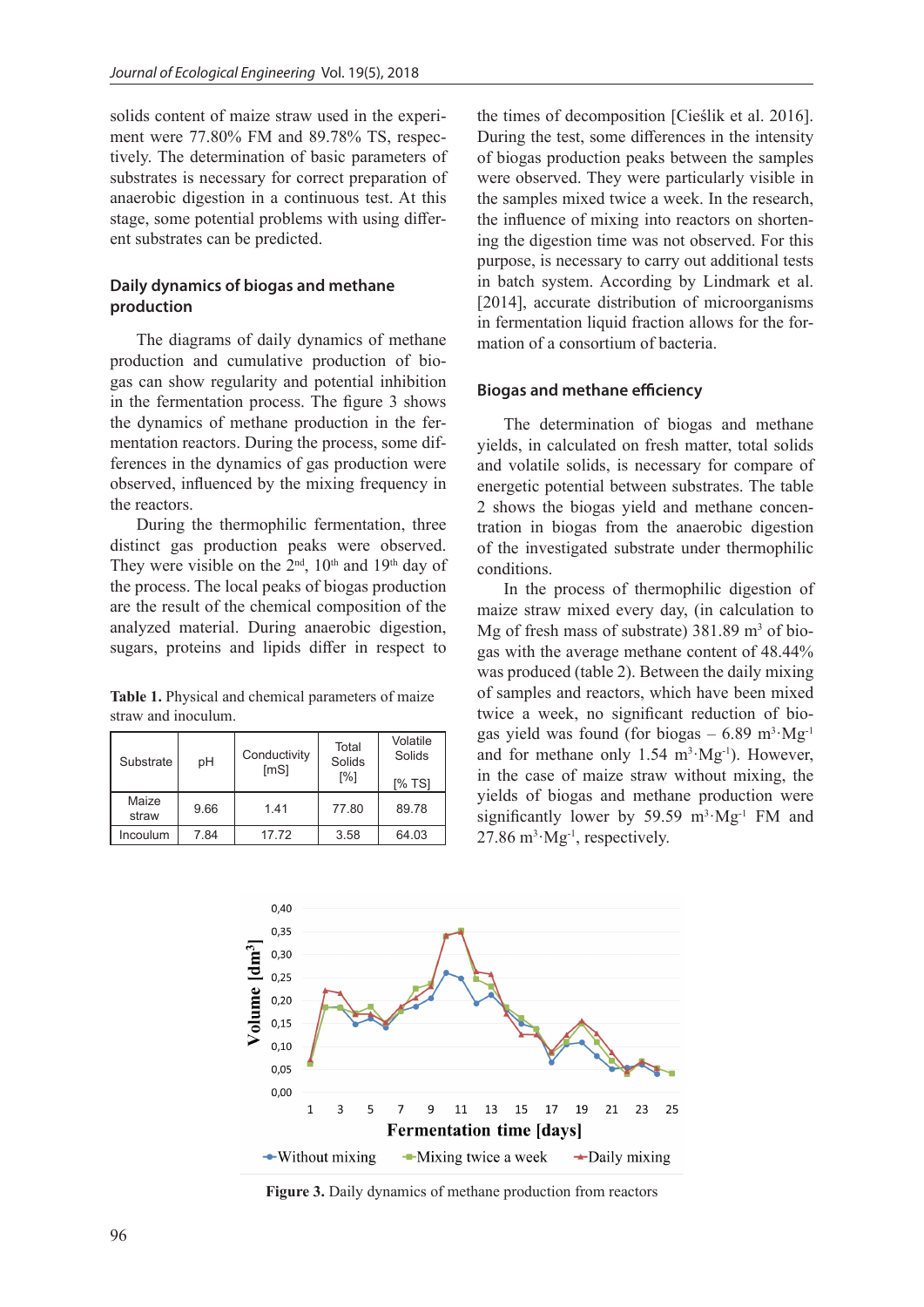| Sample                  | Methane<br>[%] | Fresh matter                           |                                       | <b>Total Solids</b>                    |                                       | <b>Volatile Solids</b>                 |                                      |
|-------------------------|----------------|----------------------------------------|---------------------------------------|----------------------------------------|---------------------------------------|----------------------------------------|--------------------------------------|
|                         |                | Cumulated<br>methane<br>$[m3·Mg-1 FM]$ | Cumulated<br>biogas<br>$[m3·Mg-1 FM]$ | Cumulated<br>methane<br>$[m3·Mg-1 TS]$ | Cumulated<br>biogas<br>$[m3·Mg-1 TS]$ | Cumulated<br>methane<br>$[m3·Mg-1 VS]$ | Cumulated<br>biogas<br>$[m3·Mg-1VS]$ |
| Daily mixing            | 48.44          | 184.97                                 | 381.89                                | 237.76                                 | 490.86                                | 264.82                                 | 546.73                               |
| Mixing twice<br>la week | 48.92          | 183.43                                 | 375.00                                | 235.77                                 | 482.00                                | 262.61                                 | 536.87                               |
| Without mixing          | 48.75          | 157.11                                 | 322.30                                | 201.94                                 | 414.25                                | 224.93                                 | 461.43                               |

**Table 2.** The biogas and methane yield

The results of the presented research confirmed that the mixing of the reactors influences the efficient production of biogas [Casey 1986, Kaltschmitt and Hartmann 2001, Lee et al. 1995, Smith et al. 1996]. In the samples without mixing of fermentation liquid, the formation of layers on the surface of the fermentation mixture was observed. It is important to point out that the mass containing methanogenic bacteria is stored in the lower part of the reactor due to higher density, while the substrate is collected in the upper layer [Maurer and Winkler 1980]. However, too intensive mixing of the reactor contents can also have an adverse effect on the fermentation bacteria [Lindmark et al. 2014, Deublein and Steinhauser 2008].

# **CONCLUSIONS**

- 1. The research has confirmed the effect of mixing in the fermentation reactor and the increase the biogas and methane yields in the samples which were mixed everyday (approx. 60 m3 ·Mg-1 for biogas, and approx. 28 m3 ·Mg-1 for methane) when compared to the samples with no mixing.
- 2. In the fermentation process, the influence of mixing into reactors on shortening the digestion time of the substrate was not observed.
- 3. Lower biogas yields due to the lack of mixing of reactors during laboratory testing may have a significant impact on the estimation of the economic analysing of the planned real scale investment.

# **REFERENCES**

1. Appels L., Baeyens J., Degrève J., Dewil R. 2008. Principles and potential of the anaerobic digestion of waste-activated sludge. Prog Energy Combust Sci, 34, 755–781.

- 2. Casey T.J. 1986. Elsevier App. Sci. Pub. 90–103, London.
- 3. Chandra R., Takeuchi H., Hasegawa T. 2012. Methane production from lignocellulosic agricultural crop wastes: a review in context to second generation of biofuel production. Renew Sustain Energy Rev, 16, 1462–1476.
- 4. Choong Y.Y., Norli I., Abdullah A.Z., Yhaya M.F. 2016. Impacts of trace element supplementation on the performance of anaerobic digestion process: A critical review. Bioresource Technology, 209, 369–379.
- 5. Cieślik M., Dach J., Lewicki A., Smurzyńska A., Janczak D., Pawlicka-Kaczorowska J., Boniecki P., Cyplik P., Czekała W., Jóźwiakowski K. 2016. Methane fermentation of the maize straw silage under meso- and thermophilic conditions. Energy, 115 (2), 1495–1502.
- 6. Czekała W., Dach J., Dong R., Janczak D., Malińska K., Jóźwiakowski K., Smurzyńska A., Cieślik M. 2017. Composting potential of the solid fraction of digested pulp produced by a biogas plant. Biosystems Engineering 160, 25–29.
- 7. Czekała W. Dach, J., Czekała J.. 2015a. Operational possibilities of a biogas plant at the brewery under polish conditions. Proceedings of the 2nd International Conference on Energy & Environment: Bringing Together Engineering and Economics, 520–525.
- 8. Czekała W., Dach, J., Przybył J., Boniecki P., Lewicki A., Carmona, P.C.R., Janczak D., Waliszewska H., 2015b. The energetic efficiency of solid fraction of digestate pulp from biogas plant in production of solid and gaseous biofuels – a case study of 1 MWel biogas plant in Poland. Proceedings of the 2nd International Conference on Energy & Environment: Bringing Together Engineering and Economics, 547–553.
- 9. Dach J., Czekała W., Boniecki P., Lewicki A., Piechota T. 2014a Specialised Internet Tool for Biogas Plant Modelling and Marked Analysing. Advanced Materials Research Vol. 909: 305–310.
- 10. Dach J., Boniecki P., Przybył J., D. Janczak, A. Lewicki, W. Czekała, K. Witaszek, P.C. Rodriguez Carmona, M. Cieślik. 2014b. Energetic effi-